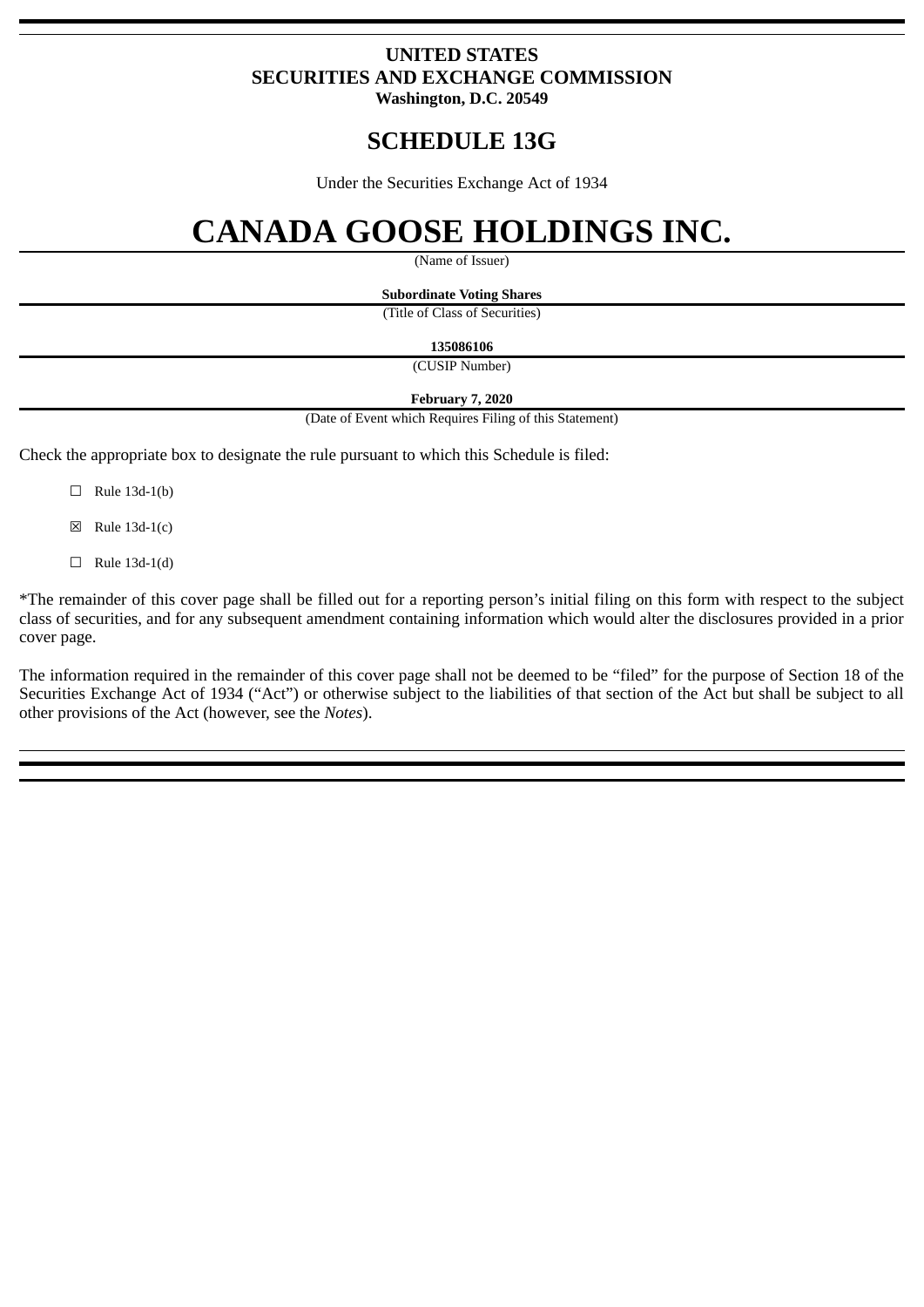## **SCHEDULE 13G**

| <b>CUSIP No.</b>                                                       |                                                                                               | 135086106      |                                              |  |  |
|------------------------------------------------------------------------|-----------------------------------------------------------------------------------------------|----------------|----------------------------------------------|--|--|
| 1                                                                      | <b>NAMES OF REPORTING PERSONS</b><br>Caisse de dépôt et placement du Québec                   |                |                                              |  |  |
| $\overline{2}$                                                         | CHECK THE APPROPRIATE BOX IF A MEMBER OF A GROUP<br>(a)<br>$\Box$ (d)                         |                |                                              |  |  |
| 3                                                                      | <b>SEC USE ONLY</b>                                                                           |                |                                              |  |  |
| 4                                                                      | <b>CITIZENSHIP OR PLACE OF ORGANIZATION</b><br>Québec, Canada                                 |                |                                              |  |  |
|                                                                        |                                                                                               | 5              | <b>SOLE VOTING POWER</b><br>2,961,911        |  |  |
| <b>NUMBER OF SHARES</b><br><b>BENEFICIALLY</b><br><b>OWNED BY EACH</b> |                                                                                               | 6              | <b>SHARED VOTING POWER</b><br>$\overline{0}$ |  |  |
| <b>REPORTING PERSON</b><br><b>WITH</b>                                 |                                                                                               | $\overline{7}$ | <b>SOLE DISPOSITIVE POWER</b><br>2,961,911   |  |  |
|                                                                        |                                                                                               | 8              | <b>SHARED DISPOSITIVE POWER</b><br>$\Omega$  |  |  |
| 9                                                                      | AGGREGATE AMOUNT BENEFICIALLY OWNED BY EACH REPORTING PERSON<br>2,961,911                     |                |                                              |  |  |
| 10                                                                     | CHECK IF THE AGGREGATE AMOUNT IN ROW (9) EXCLUDES CERTAIN SHARES (SEE INSTRUCTIONS)<br>$\Box$ |                |                                              |  |  |
| 11                                                                     | PERCENT OF CLASS REPRESENTED BY AMOUNT IN ROW (9)<br>5.0%                                     |                |                                              |  |  |
| 12                                                                     | TYPE OF REPORTING PERSON (SEE INSTRUCTIONS)<br>$00\,$                                         |                |                                              |  |  |

Page 2 of 3